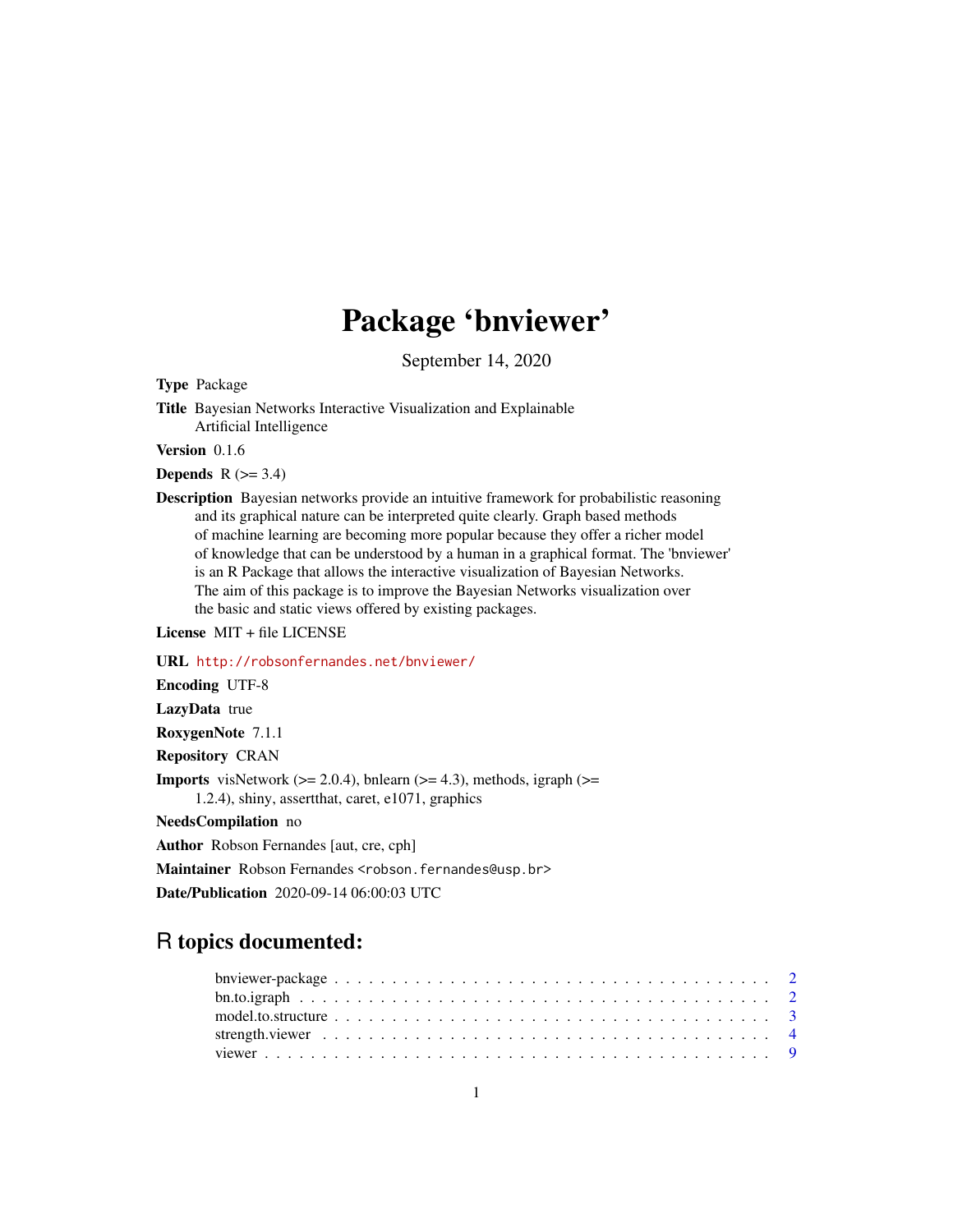#### <span id="page-1-0"></span>**Index** 2008 **[14](#page-13-0)**

#### Description

Bayesian networks provide an intuitive framework for probabilistic reasoning and its graphical nature can be interpreted quite clearly. Graph based methods of machine learning are becoming more popular because they offer a richer model of knowledge that can be understood by a human in a graphical format. The 'bnviewer' is an R Package that allows the interactive visualization of Bayesian Networks. The aim of this package is to improve the Bayesian Networks visualization over the basic and static views offered by existing packages.

#### Details

| Package: | bnviewer             |
|----------|----------------------|
| Type:    | Package              |
| Version: | 0.1.5                |
| Date:    | 2020-07-22           |
| License: | $MIT + file LICENSE$ |

#### Author(s)

Robson Fernandes Institute of Mathematical and Computer Sciences University of Sao Paulo - ICMC-USP

Maintainer: Robson Fernandes <robson.fernandes@usp.br>

bn.to.igraph *Bayesian Network to iGraph Model*

#### Description

Converts Bayesian network structure based on package "bnlearn" and "bnviewer" to model based on package "igraph".

#### Usage

bn.to.igraph(bayesian.network)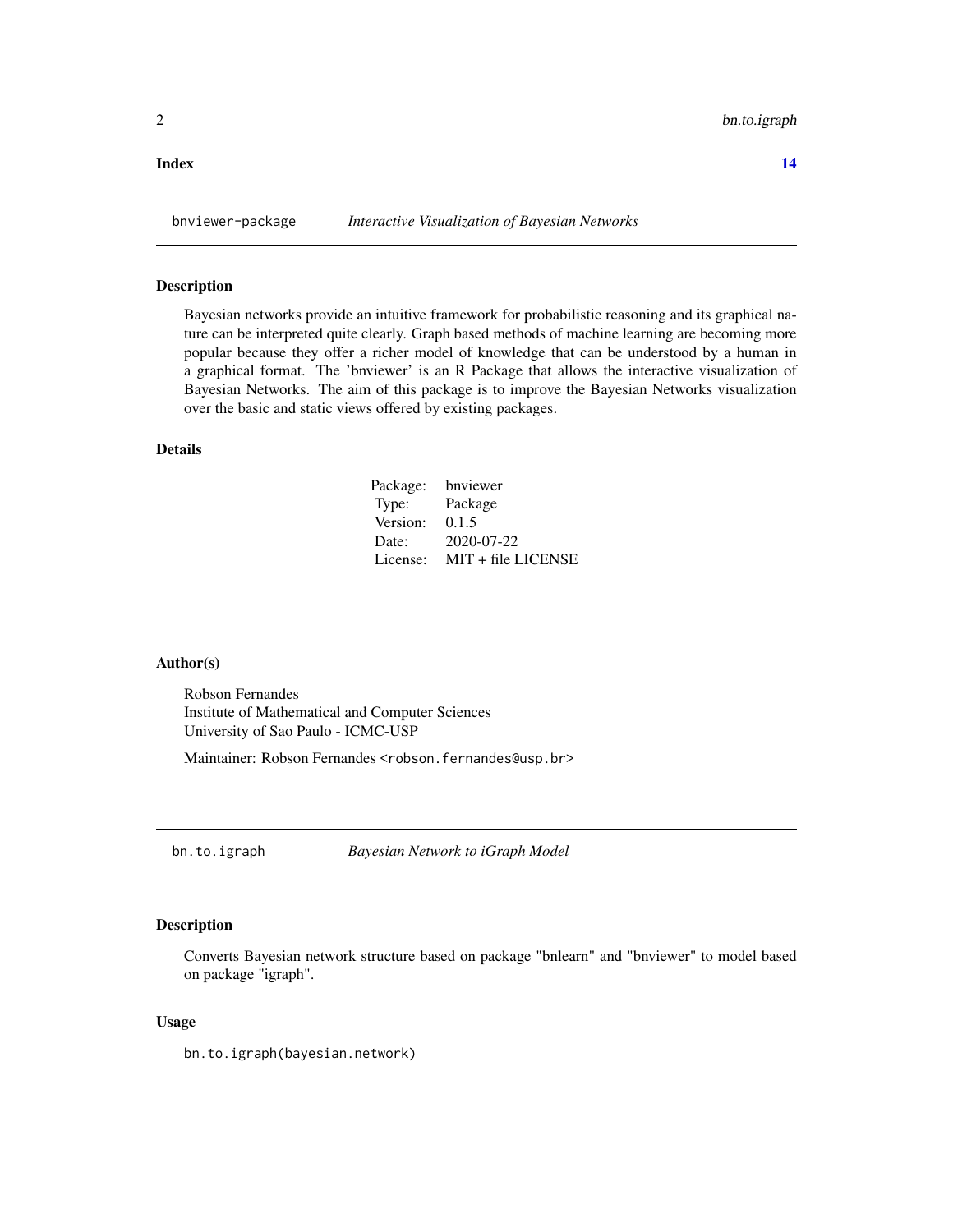#### <span id="page-2-0"></span>model.to.structure 3

#### Arguments

bayesian.network

Bayesian Network structure.

#### References

See online documentation <http://robsonfernandes.net/bnviewer>

model.to.structure *Model to Bayesian Network Structure*

#### Description

Creates a Bayesian Network structure based on a high level semantic model.

#### Usage

model.to.structure(model)

#### Arguments

model Model string

#### References

See online documentation <http://robsonfernandes.net/bnviewer>

#### Examples

```
library(bnlearn)
library(bnviewer)
model.left.arrow.op1 = " A \leftarrow (B, C, D);
                              B \le - (E, F);F \leftarrow (G);
                             "
model.left.arrow.op2 = " A \leq (B, C, D);
                              B \le (E, F);F \le (G);"
model.right.arrow.op1 = " A \rightarrow (B, C, D);
                               B \rightarrow (E, F);F \rightarrow (G);
                              "
```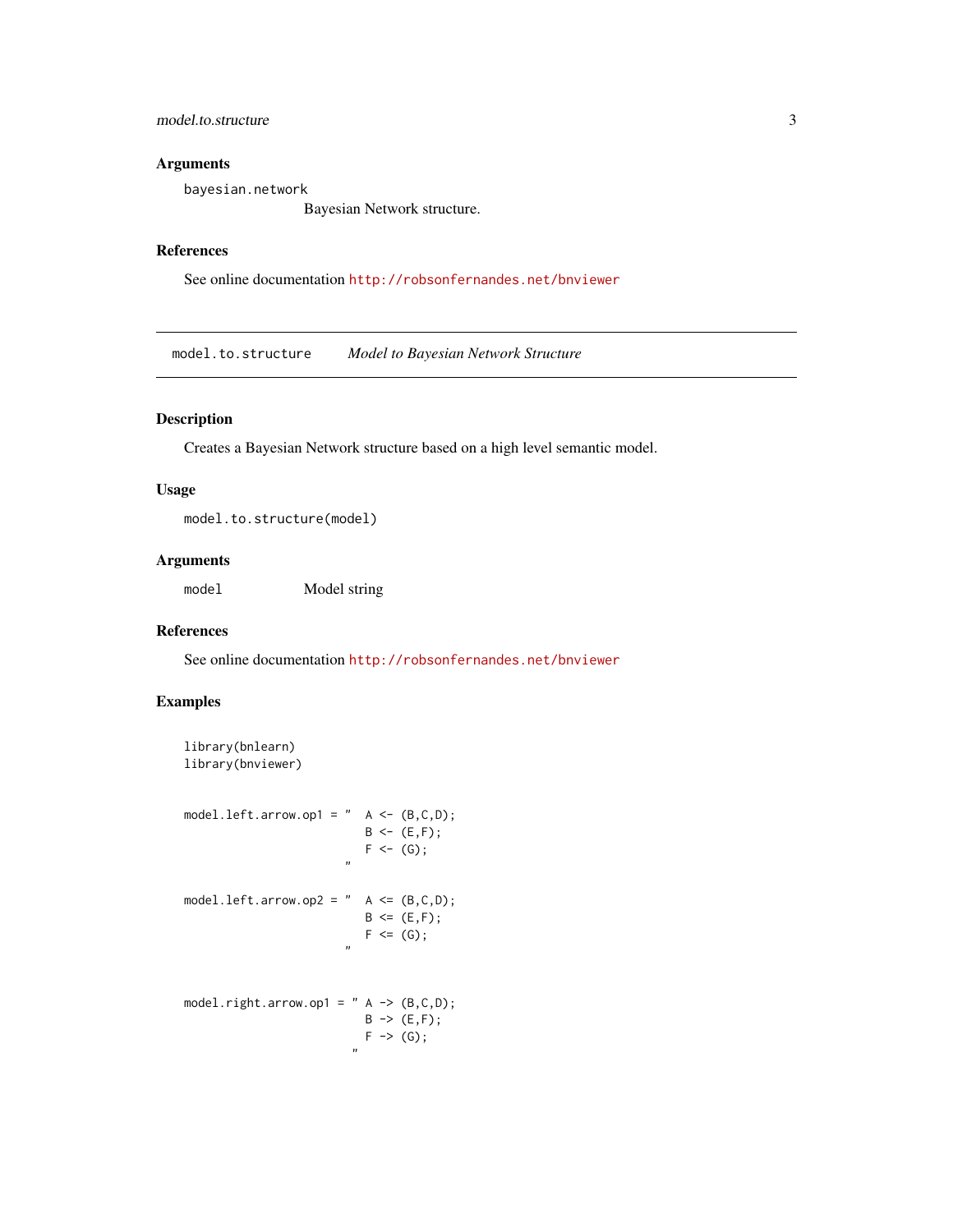```
model.right.arrow.op2 = " A \Rightarrow (B, C, D);
                          B \implies (E, F);F \implies (G);"
structure = model.to.structure(model.left.arrow.op1)
viewer(structure,
       bayesianNetwork.width = "100%",
       bayesianNetwork.height = "80vh",
       bayesianNetwork.layout = "layout_on_grid",
       node.colors = list(background = "#f4bafd",
                          border = "#2b7ce9",highlight = list(background = "#97c2fc",
                                            border = "#2b7ce9"))
      )
data.set = bnlearn::gaussian.test
bayesianNetwork.fit = bn.fit(structure, data = data.set)
print(bayesianNetwork.fit$A)
```
strength.viewer *Interactive Bayesian Network Strength Viewer*

#### Description

Show the strength of the probabilistic relationships expressed by the arcs of a Bayesian network, and use model averaging to build a network containing only the significant arcs.

#### Usage

```
strength.viewer(
 bayesianNetwork,
  bayesianNetwork.boot.strength,
 bayesianNetwork.background = NULL,
  bayesianNetwork.arc.strength.threshold.expression = NULL,
  bayesianNetwork.arc.strength.threshold.expression.color = NULL,
  bayesianNetwork.arc.strength.threshold.alternative.color = NULL,
  bayesianNetwork.arc.strength.label = FALSE,
 bayesianNetwork.arc.strength.label.prefix = "",
  bayesianNetwork.arc.strength.label.color = NULL,
  bayesianNetwork.arc.strength.tooltip = FALSE,
  bayesianNetwork.edge.scale.min = 1,
  bayesianNetwork.edge.scale.max = 5,
 bayesianNetwork.edge.scale.label.min = 14,
```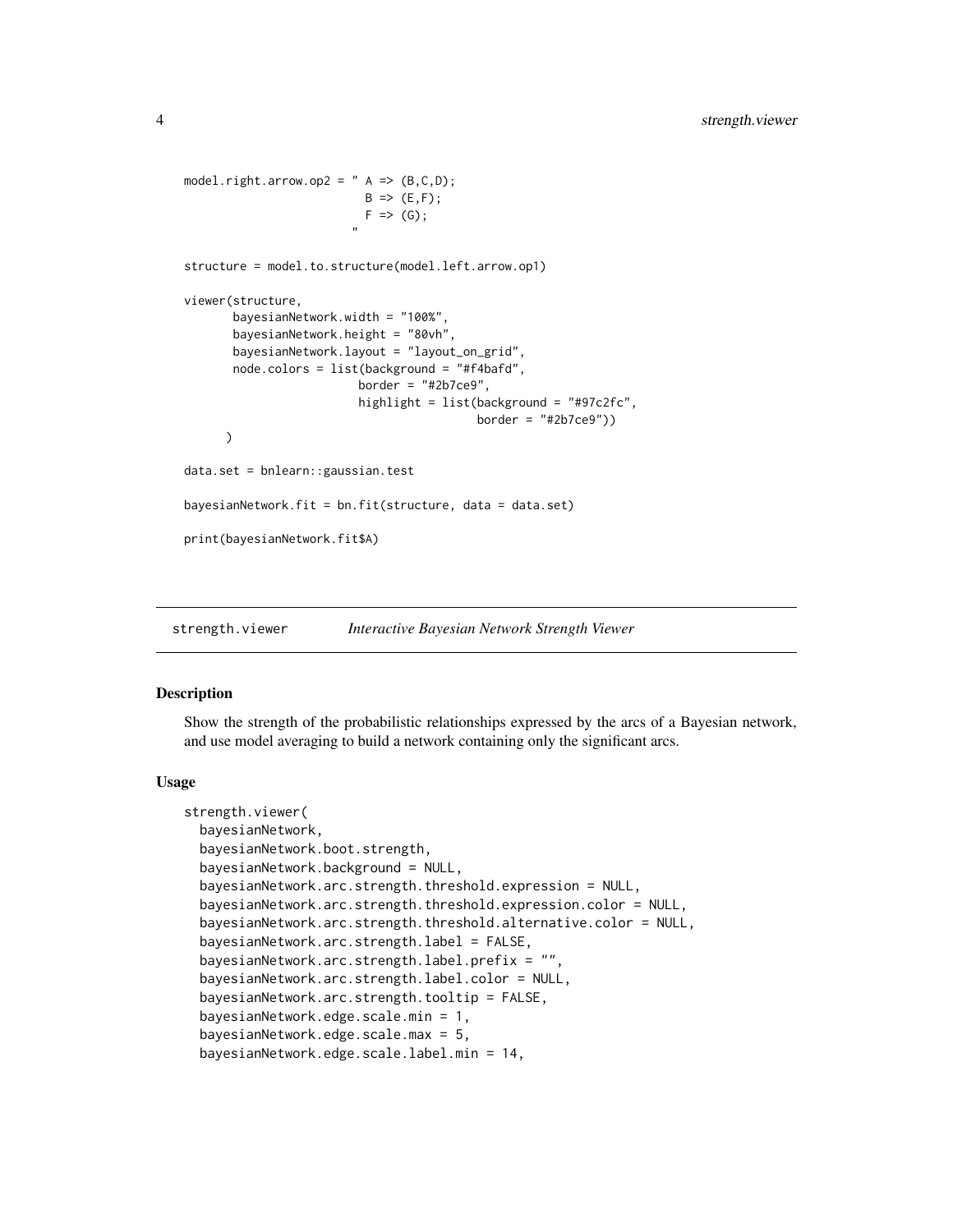```
bayesianNetwork.edge.scale.label.max = 14,
bayesianNetwork.title = ".
bayesianNetwork.subtitle = "",
bayesianNetwork.footer = "",
bayesianNetwork.enabled.interactive.mode = FALSE,
bayesianNetwork.layout = "default",
bayesianNetwork.width = "100%",
bayesianNetwork.height = "500px",
node.shape = NULL,
node.label.prefix = "",
node.colors = list(),
node.font = list(),node.size = 10,edges.smooth = TRUE,
edges.dashes = FALSE,
edges. colors = list(),edges.width = 1,
options.highlightNearest = TRUE,
options.nodesIdSelection = FALSE,
clusters.legend.title = "",
clusters.legend.options = list(),
clusters = list()
```
#### Arguments

)

```
bayesianNetwork
                 A Bayesian Network structure from Averaged Network
bayesianNetwork.boot.strength
                 A nonparametric bootstrap to assess arc strength and direction
bayesianNetwork.background
                 Bayesian network background
bayesianNetwork.arc.strength.threshold.expression
                 Logical expression of the force threshold of the arcs of the Bayesian network
bayesianNetwork.arc.strength.threshold.expression.color
                 Color applied to logical expression of the force threshold of the arcs of the
                 Bayesian network
bayesianNetwork.arc.strength.threshold.alternative.color
                 Alternative color to logical expression of the force threshold of the arcs of the
                 Bayesian network
bayesianNetwork.arc.strength.label
                 Enable Bayesian Network arc strength label
bayesianNetwork.arc.strength.label.prefix
                 Include Bayesian Network arc strength label prefix
bayesianNetwork.arc.strength.label.color
                 Set Bayesian Network arc strength label color
bayesianNetwork.arc.strength.tooltip
                 Enable Bayesian Network arc strength tooltip
```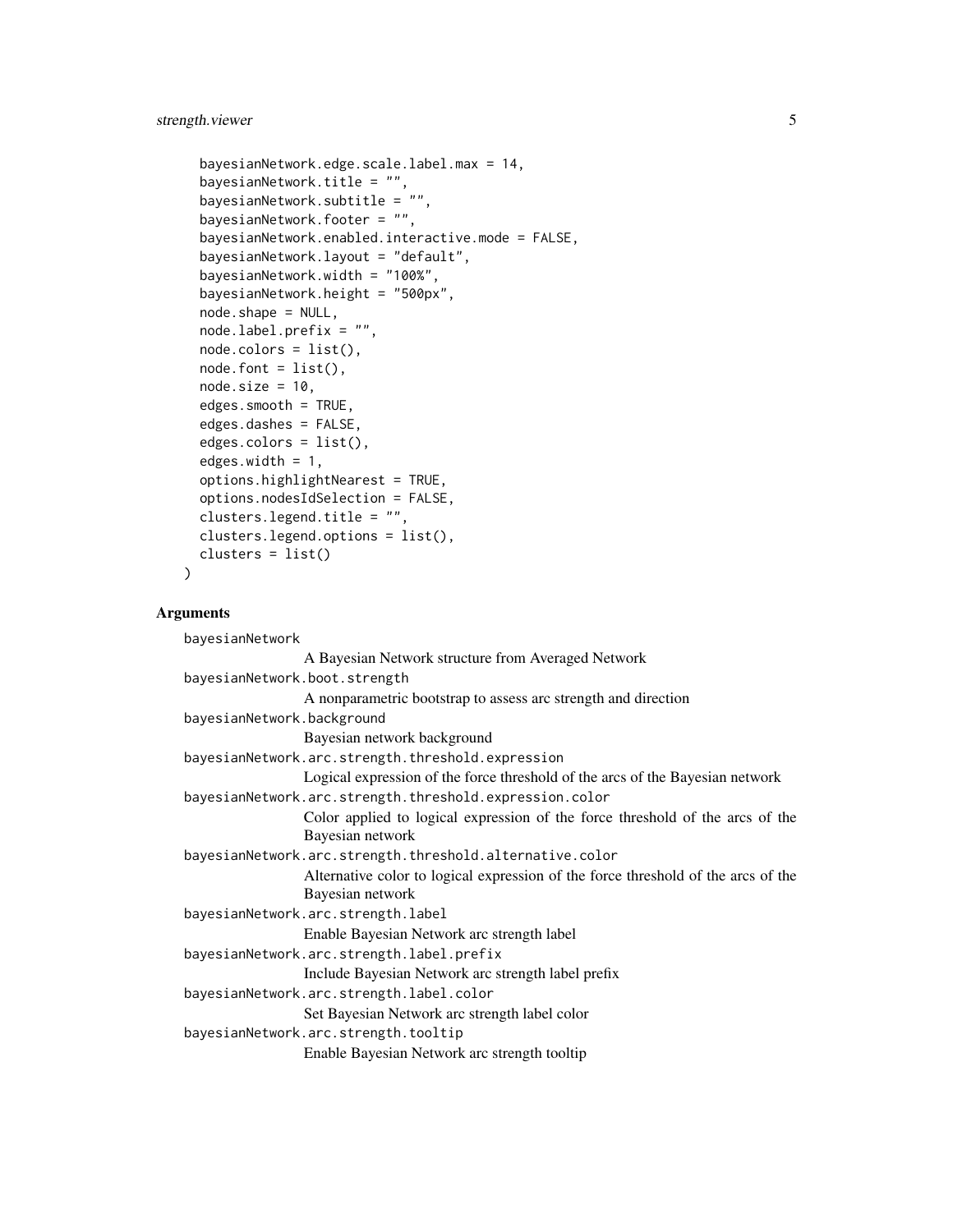6 strength.viewer

```
bayesianNetwork.edge.scale.min
                 Set bayesian Network edge scale minimum
bayesianNetwork.edge.scale.max
                 Set bayesian Network edge scale maximum
bayesianNetwork.edge.scale.label.min
                 Set bayesian Network edge scale label minimum
bayesianNetwork.edge.scale.label.max
                 Set bayesian Network edge scale label maximum
bayesianNetwork.title
                 : String. Bayesian Network title
bayesianNetwork.subtitle
                 : String. Bayesian Network subtitle
bayesianNetwork.footer
                 : String. Bayesian Network footer
bayesianNetwork.enabled.interactive.mode
                 : Boolean. Enabled interactive viewer mode.
bayesianNetwork.layout
                 : String. A layout of a Bayesian Network
                   1. layout_on_sphere
                  2. layout_on_grid
                  3. layout in circle
                  4. layout_as_star
                  5. layout_as_tree
                  6. layout_with_sugiyama
                  7. layout_with_kk
                  8. layout_with_dh
                  9. layout_with_lgl
                 10. layout_with_mds
                 11. layout_with_gem
                 12. layout_nicely
                 13. layout_components
                 14. layout_hierarchical_direction_UD
                 15. layout_hierarchical_direction_DU
                 16. layout_hierarchical_direction_LR
                 17. layout_hierarchical_direction_RL
bayesianNetwork.width
                 : String. Bayesian Network width
bayesianNetwork.height
                 : String. Bayesian Network height
node.shape : String. A node shape of a Bayesian Network
                   1. dot (default)
                  2. circle
                  3. ellipse
```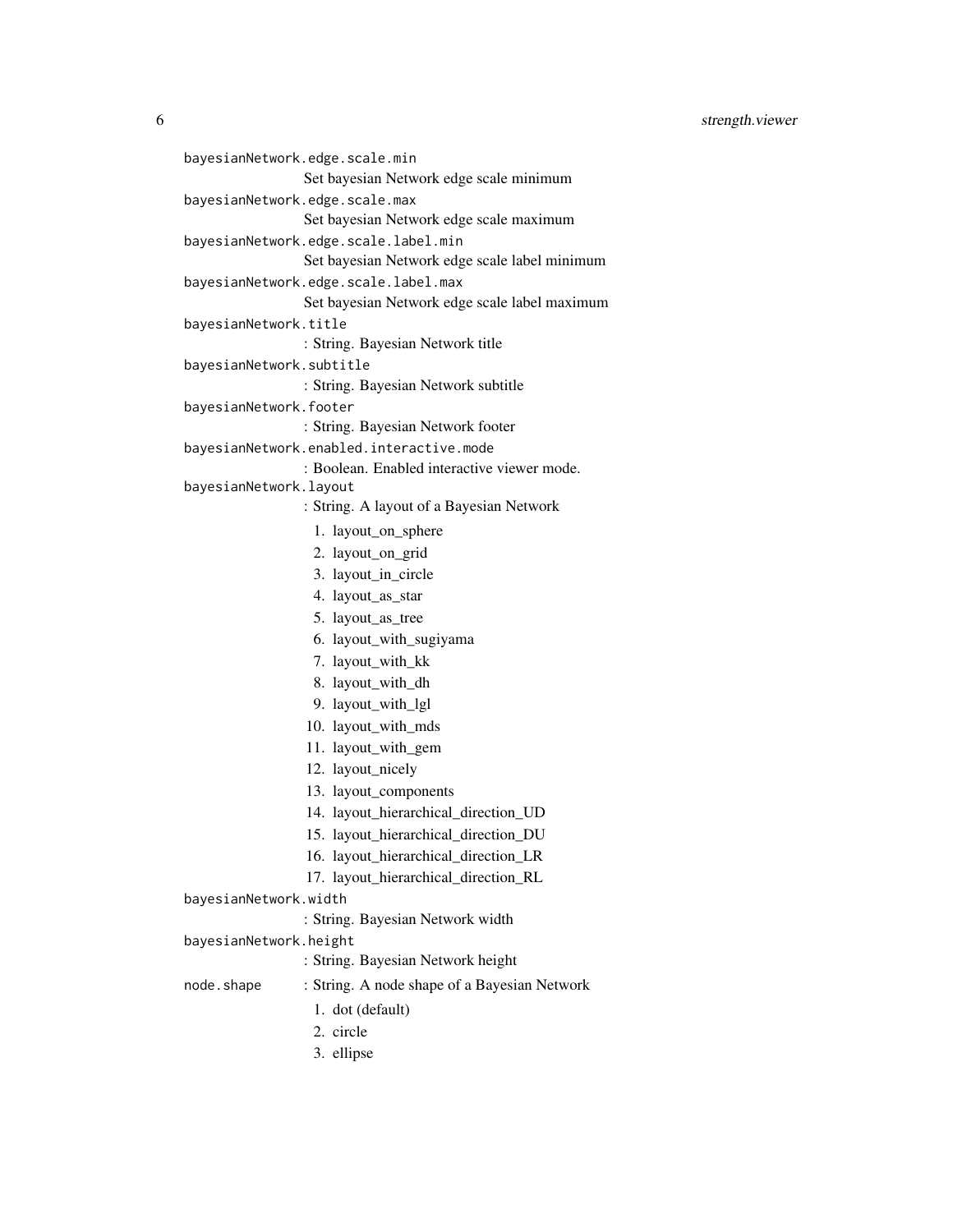- 5. diamond
- 6. square
- 7. triangle
- 8. box
- 9. star
- 10. text
- node.label.prefix
	- : String. Adds a prefix to the node label

node.colors : String | named list. Color for the node. Can be 'rgba(120,32,14,1)', '#97C2FC' (hexa notation on 7 char without transparency) or 'red'. Can be just one color, or a list with several elements:

- 1. "background" : String. Default to '#97C2FC'. Background color for the node.
- 2. "border" : String. Default to '#2B7CE9'. Border color for the node.
- 3. "highlight" : String | named list, Color of the node when selected.
	- (a) "background" : String. Default to '#97C2FC'. Background color for the node when selected.
	- (b) "border" : String. Default to '#2B7CE9'. Border color for the node when selected.
- node.font Node Font : Array. Example list(color = "black", face="Arial")
- node.size Integer. Node Size.
- edges.smooth : Boolean. When true, the edge is drawn as a dynamic quadratic bezier curve.
- edges.dashes : Array or Boolean. Default to false. When true, the edge will be drawn as a dashed line.
- edges.colors : Named list or String. Default to named list. Color information of the edge in every situation. Can be 'rgba(120,32,14,1)', '#97C2FC' (hexa notation on 7 char without transparency) or 'red'.
	- "color" : String. Default to '#848484. The color of the edge when it is not selected or hovered over (assuming hover is enabled in the interaction module).
	- "highlight " : String. Default to '#848484'. The color the edge when it is selected.
	- "hover" : String. Default to '#848484'. The color the edge when the mouse hovers over it (assuming hover is enabled in the interaction module).
	- "inherit" : String or Boolean. Default to 'from'. When color, highlight or hover are defined, inherit is set to false! Supported options are: true, false, 'from','to','both'.
	- "opacity" : Number. Default to 1.0. It can be useful to set the opacity of an edge without manually changing all the colors. The allowed range of the opacity option is between 0 and 1.

edges.width : Number. Default to 1. Sets edge width. options.highlightNearest

<sup>:</sup> Boolean. Default to true. Highlight nearest when clicking a node.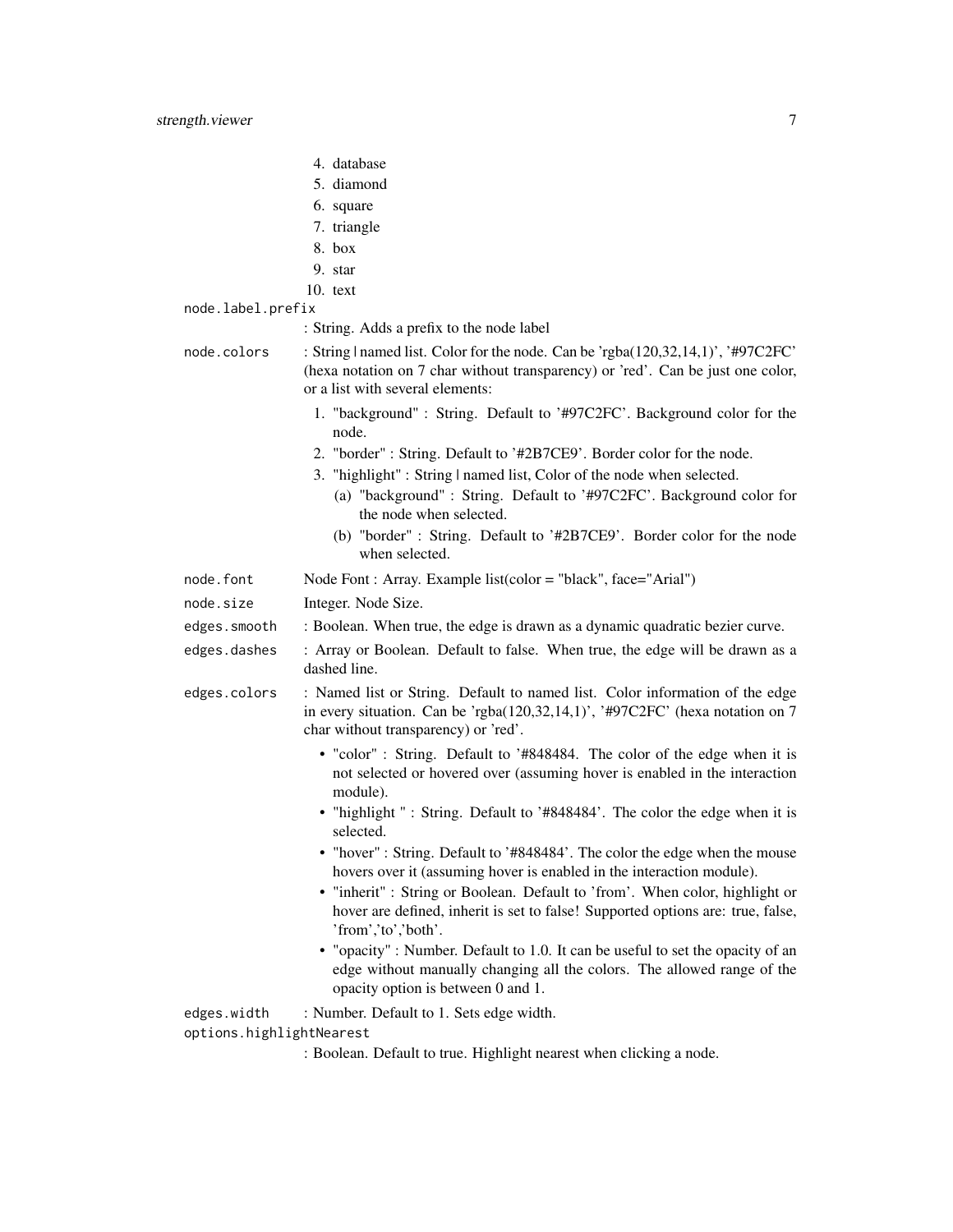| options.nodesIdSelection |                                                                               |
|--------------------------|-------------------------------------------------------------------------------|
|                          | : Boolean. Default to false. Add an id node selection creating an HTML select |
|                          | element.                                                                      |
| clusters.legend.title    |                                                                               |
|                          | : Array. Get details in the example.                                          |
| clusters.legend.options  |                                                                               |
|                          | : Array of Array. Get details in the example.                                 |
| clusters                 | : Array of Array. Get details in the example.                                 |

#### References

See online documentation <http://robsonfernandes.net/bnviewer>

#### Examples

```
library(bnlearn)
library(bnviewer)
bayesianNetwork.boot.strength = boot.strength(coronary, R = 20, algorithm = "hc")
avg.bayesianNetwork = averaged.network(bayesianNetwork.boot.strength, threshold = 0.2)
strength.viewer(
 avg.bayesianNetwork,
 bayesianNetwork.boot.strength,
 bayesianNetwork.background = "white",
 bayesianNetwork.arc.strength.threshold.expression = c("Qthreshold > 0 \& Qthreshold < 0.5","@threshold >= 0.5 & @threshold < 0.6",
                                                  "@threshold >= 0.6 & @threshold <= 1"),
 bayesianNetwork.arc.strength.threshold.expression.color = c("red", "yellow", "green"),
 bayesianNetwork.arc.strength.threshold.alternative.color = "white",
 bayesianNetwork.arc.strength.label = TRUE,
 bayesianNetwork.arc.strength.label.prefix = "",
 bayesianNetwork.arc.strength.label.color = "black",
 bayesianNetwork.arc.strength.tooltip = TRUE,
 bayesianNetwork.edge.scale.min = 1,
 bayesianNetwork.edge.scale.max = 3,
 bayesianNetwork.edge.scale.label.min = 14,
 bayesianNetwork.edge.scale.label.max = 14,
 bayesianNetwork.width = "100%",
 bayesianNetwork.height = "800px",
 bayesianNetwork.layout = "layout_with_sugiyama",
 node.colors = list(background = "#97c2fc",
                    border = "#2b7ce9",highlight = list(background = "#e91eba",
```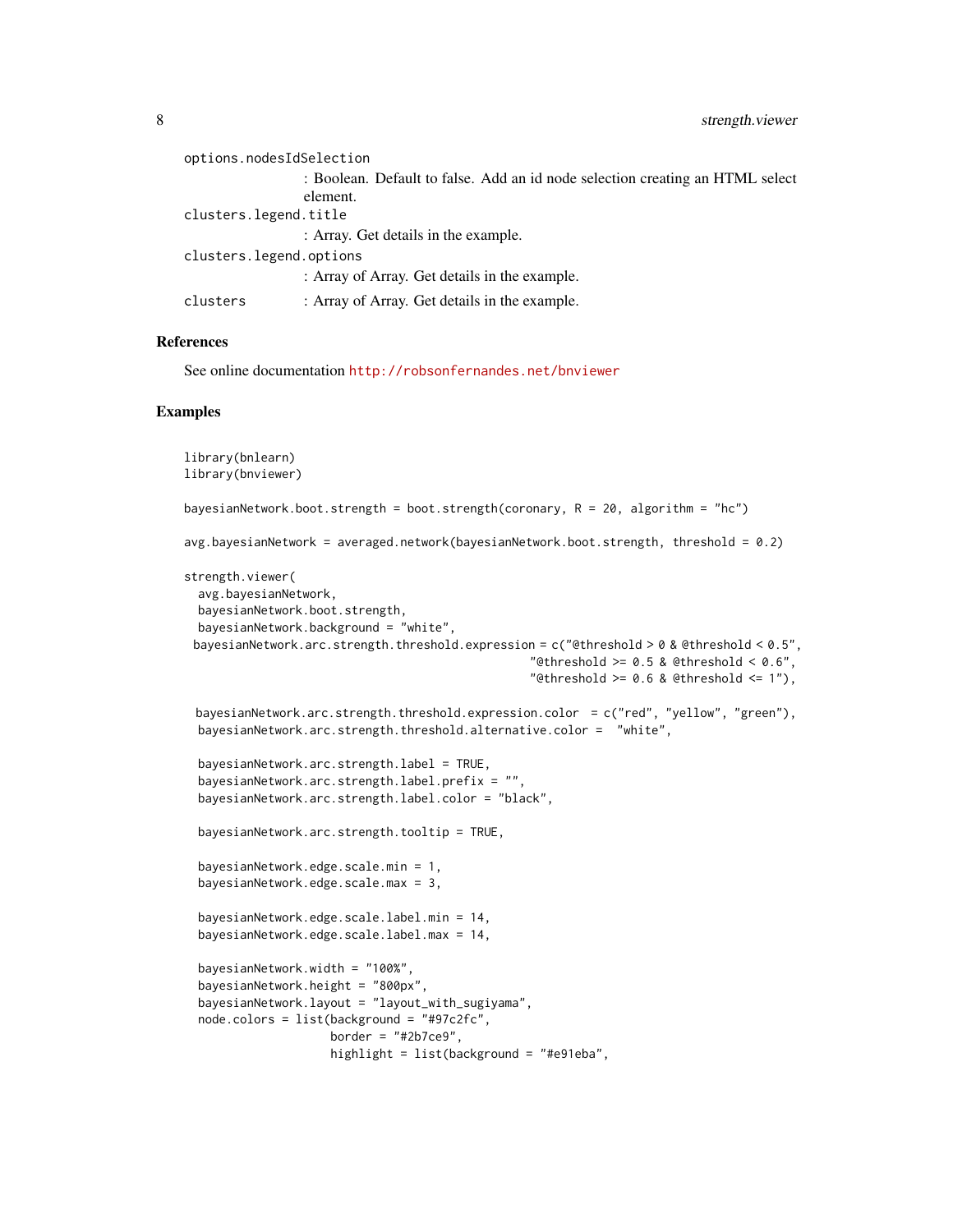#### <span id="page-8-0"></span>viewer 9

```
border = "#2b7ce9")),
node.font = list(color = "black", face="Arial"),
edges.dashes = FALSE,
bayesianNetwork.title="Bayesian Network Strength Analysis - Coronary",
bayesianNetwork.subtitle = "Coronary heart disease data set",
bayesianNetwork.footer = "Fig. 1 - Layout with Sugiyama"
```
 $\mathcal{L}$ 

viewer *Interactive Bayesian Network Viewer*

#### Description

Interactive Bayesian Network Viewer

#### Usage

```
viewer(
  bayesianNetwork,
  bayesianNetwork.background = NULL,
  bayesianNetwork.title = "",
  bayesianNetwork.subtitle = "",
  bayesianNetwork.footer = "",
  bayesianNetwork.enabled.interactive.mode = FALSE,
  bayesianNetwork.layout = "default",
  bayesianNetwork.width = "100%",
  bayesianNetwork.height = "500px",
  bayesianNetwork.data = NULL,
  bayesianNetwork.correlation.show = FALSE,
  bayesianNetwork.correlation.method = "pearson",
  node.shape = NULL,
  node.label.prefix = "",
  node.colors = list(),
  node.font = list(),edges.smooth = TRUE,
  edges.dashes = FALSE,
  edges.width = 1,
  edges.font.size = 18,
  edges.font.color = "black",
  edges.shadow = FALSE,
  options.highlightNearest = TRUE,
  options.nodesIdSelection = FALSE,
  clusters.legend.title = "",
  clusters.legend.options = list(),
  clusters = list()
)
```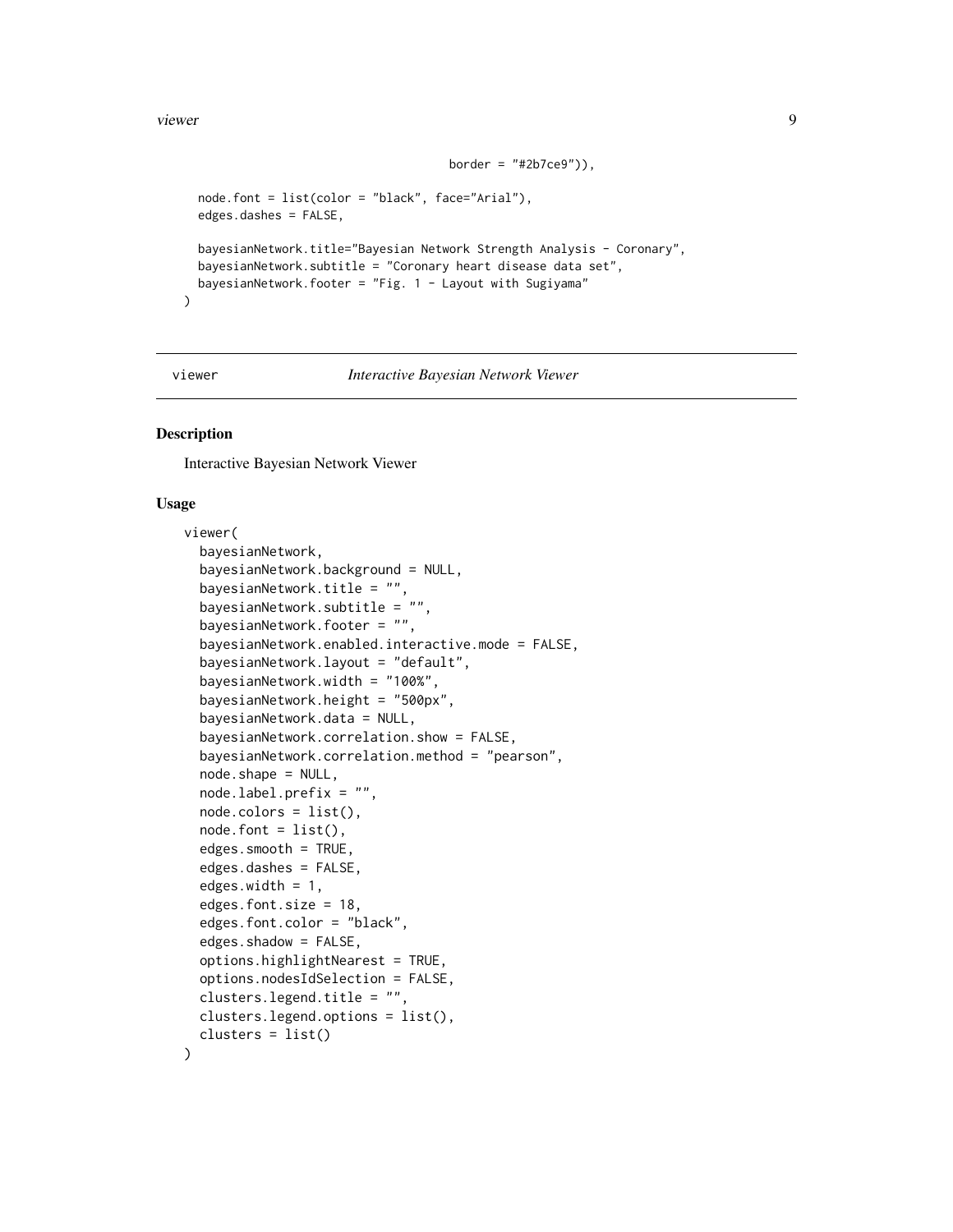#### **Arguments**

bayesianNetwork

```
A Bayesian Network structure. (Example : hill-climbing (HC)).
```
bayesianNetwork.background

Bayesian network background

bayesianNetwork.title

: String. Bayesian Network title

bayesianNetwork.subtitle

: String. Bayesian Network subtitle

bayesianNetwork.footer

: String. Bayesian Network footer

bayesianNetwork.enabled.interactive.mode

: Boolean. Enabled interactive viewer mode.

bayesianNetwork.layout

: String. A layout of a Bayesian Network. The hierarchical layout the available options are: UD, DU, LR, RL. To simplify: up-down, down-up, left-right, rightleft.

- 1. layout\_on\_sphere
- 2. layout\_on\_grid
- 3. layout\_in\_circle
- 4. layout\_as\_star
- 5. layout\_as\_tree
- 6. layout\_with\_sugiyama
- 7. layout\_with\_kk
- 8. layout\_with\_dh
- 9. layout\_with\_lgl
- 10. layout\_with\_mds
- 11. layout\_with\_gem
- 12. layout\_nicely
- 13. layout\_components
- 14. layout\_hierarchical\_direction\_UD
- 15. layout\_hierarchical\_direction\_DU
- 16. layout\_hierarchical\_direction\_LR
- 17. layout\_hierarchical\_direction\_RL

- : String. Bayesian Network width
- bayesianNetwork.height

: String. Bayesian Network height

bayesianNetwork.data

: List. Data Set.

bayesianNetwork.correlation.show

: Boolean. When true, show Correlation Coefficient. Default (FALSE).

bayesianNetwork.width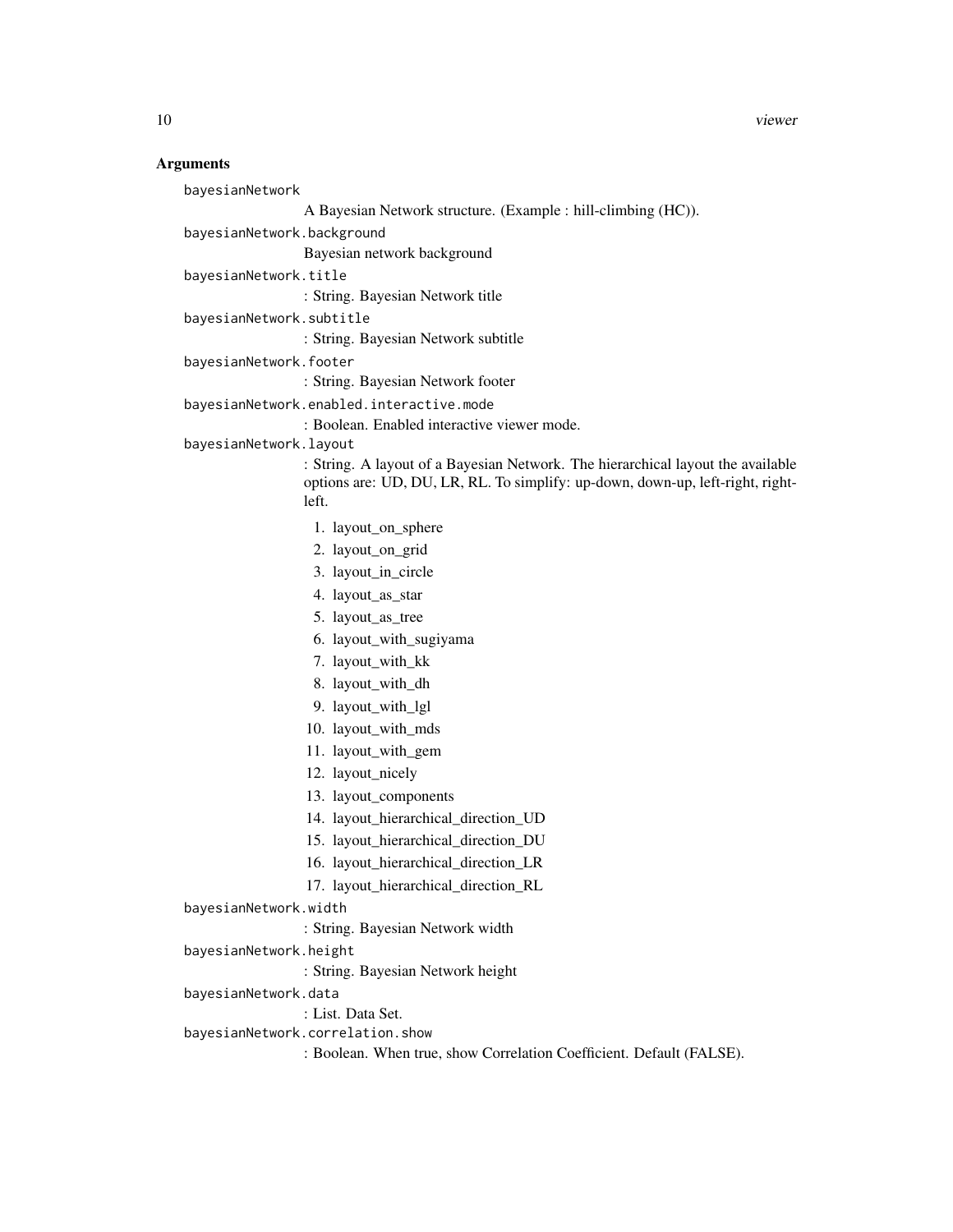|                          | bayesianNetwork.correlation.method                                                                                                                                                                      |
|--------------------------|---------------------------------------------------------------------------------------------------------------------------------------------------------------------------------------------------------|
|                          | : String. Correlation Coefficient. One of "pearson" (default), "kendall", or<br>"spearman"                                                                                                              |
| node.shape               | : String. A node shape of a Bayesian Network                                                                                                                                                            |
|                          | 1. dot (default)                                                                                                                                                                                        |
|                          | 2. circle                                                                                                                                                                                               |
|                          | 3. ellipse                                                                                                                                                                                              |
|                          | 4. database                                                                                                                                                                                             |
|                          | 5. diamond                                                                                                                                                                                              |
|                          | 6. square                                                                                                                                                                                               |
|                          | 7. triangle                                                                                                                                                                                             |
|                          | $8.$ box                                                                                                                                                                                                |
|                          | 9. star                                                                                                                                                                                                 |
|                          | $10.$ text                                                                                                                                                                                              |
| node.label.prefix        |                                                                                                                                                                                                         |
|                          | : String. Adds a prefix to the node label                                                                                                                                                               |
| node.colors              | : String   named list. Color for the node. Can be 'rgba(120,32,14,1)', '#97C2FC'<br>(hexa notation on 7 char without transparency) or 'red'. Can be just one color,<br>or a list with several elements: |
|                          | 1. "background": String. Default to '#97C2FC'. Background color for the<br>node.                                                                                                                        |
|                          | 2. "border": String. Default to '#2B7CE9'. Border color for the node.                                                                                                                                   |
|                          | 3. "highlight": String   named list, Color of the node when selected.                                                                                                                                   |
|                          | (a) "background": String. Default to '#97C2FC'. Background color for<br>the node when selected.                                                                                                         |
|                          | (b) "border" : String. Default to '#2B7CE9'. Border color for the node<br>when selected.                                                                                                                |
| node.font                | : Array. Example list(color = "black", face="Arial")                                                                                                                                                    |
| edges.smooth             | : Boolean. When true, the edge is drawn as a dynamic quadratic bezier curve.                                                                                                                            |
| edges.dashes             | : Array or Boolean. Default to false. When true, the edge will be drawn as a<br>dashed line.                                                                                                            |
| edges.width              | : Number. Sets edge width. Default to 1.                                                                                                                                                                |
| edges.font.size          |                                                                                                                                                                                                         |
|                          | : Number. Font Size. Default to 18.                                                                                                                                                                     |
| edges.font.color         |                                                                                                                                                                                                         |
|                          | : String. Font Color. Default to 'black'.                                                                                                                                                               |
| edges.shadow             | : Boolean. Shadow. Default to FALSE.                                                                                                                                                                    |
| options.highlightNearest |                                                                                                                                                                                                         |
|                          | : Boolean. Default to true. Highlight nearest when clicking a node.                                                                                                                                     |
| options.nodesIdSelection |                                                                                                                                                                                                         |
|                          | : Boolean. Default to false. Add an id node selection creating an HTML select<br>element.                                                                                                               |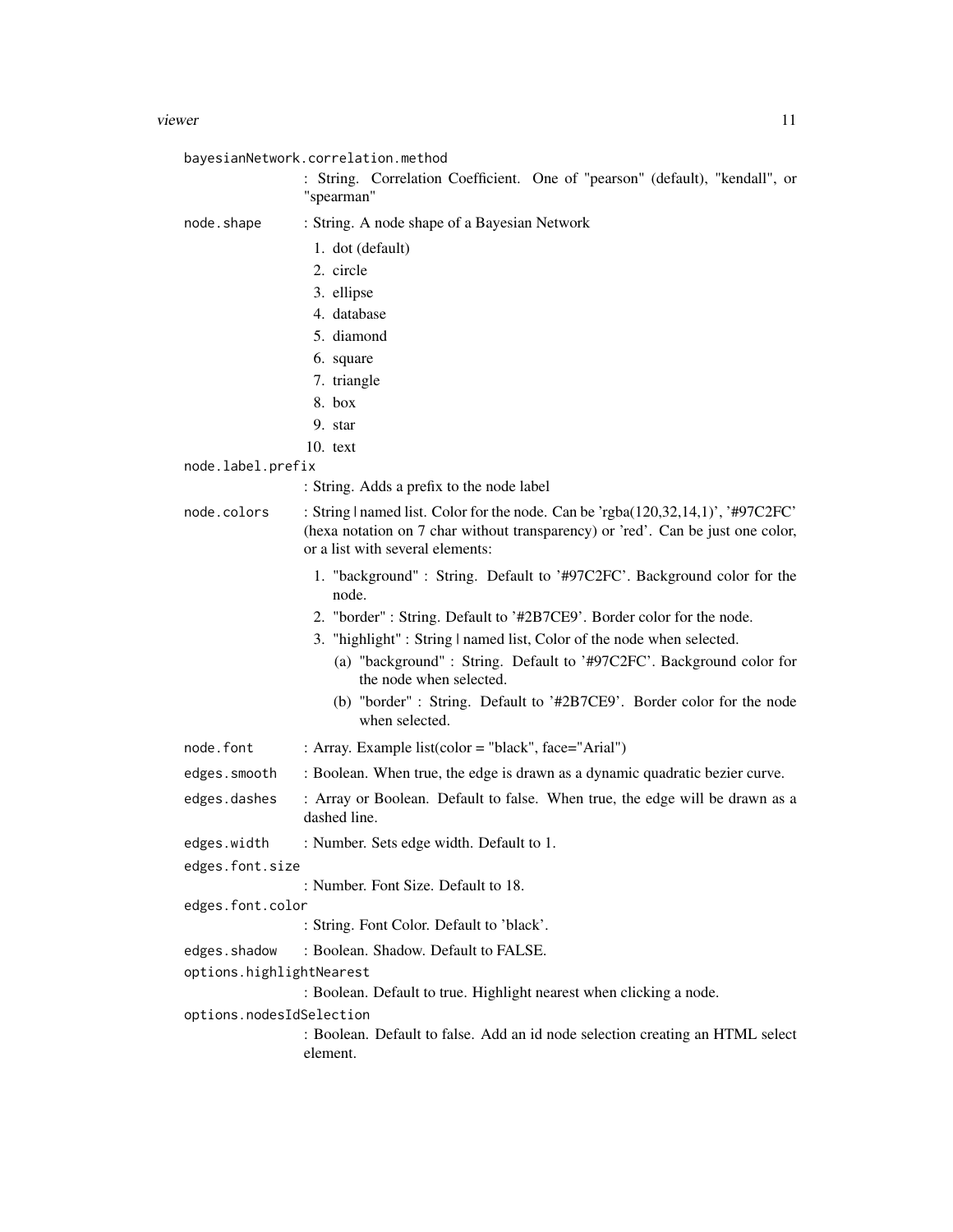12 viewer

```
clusters.legend.title
                 : Array. Get details in the example.
clusters.legend.options
                 : Array of Array. Get details in the example.
clusters : Array of Array. Get details in the example.
```
#### References

See online documentation <http://robsonfernandes.net/bnviewer>

See the code fontAwesome for icons in groups and nodes [https://fontawesome.com/v4.7.0/](https://fontawesome.com/v4.7.0/cheatsheet/) [cheatsheet/](https://fontawesome.com/v4.7.0/cheatsheet/)

#### Examples

```
library(bnlearn)
library(bnviewer)
data("alarm")
bayesianNetwork = hc(alarm)
viewer(bayesianNetwork,
      bayesianNetwork.background = "-webkit-radial-gradient(center, ellipse cover,
                                                             rgba(255,255,255,1) 0%,
                                                             rgba(246,246,246,1) 47%,
                                                             rgba(237,237,237,1) 100%)",
      bayesianNetwork.width = "100%",
      bayesianNetwork.height = "100vh",
      bayesianNetwork.layout = "layout_components",
      bayesianNetwork.title="<br>Discrete Bayesian Network - Alarm",
      bayesianNetwork.subtitle = "Monitoring of emergency care patients",
      node.colors = list(background = "white",
                          border = "black",
                          highlight = list(background = "#e91eba",
                                           border = "black"),
      node.font = list(color = "black", face="Arial"),
      clusters.legend.title = list(text = "<b>Legend</b> <br> Variable Categories",
                                    style = "font-size:18px;
                                             font-family:Arial;
                                             color:black;
                                             text-align:center;"),
      clusters.legend.options = list(
        list(label = "Pressure",
              shape = "icon",icon = list(code = "f1ce",size = 50.
                         color = "#e91e63")),
        list(label = "Volume",
             shape = "icon",
```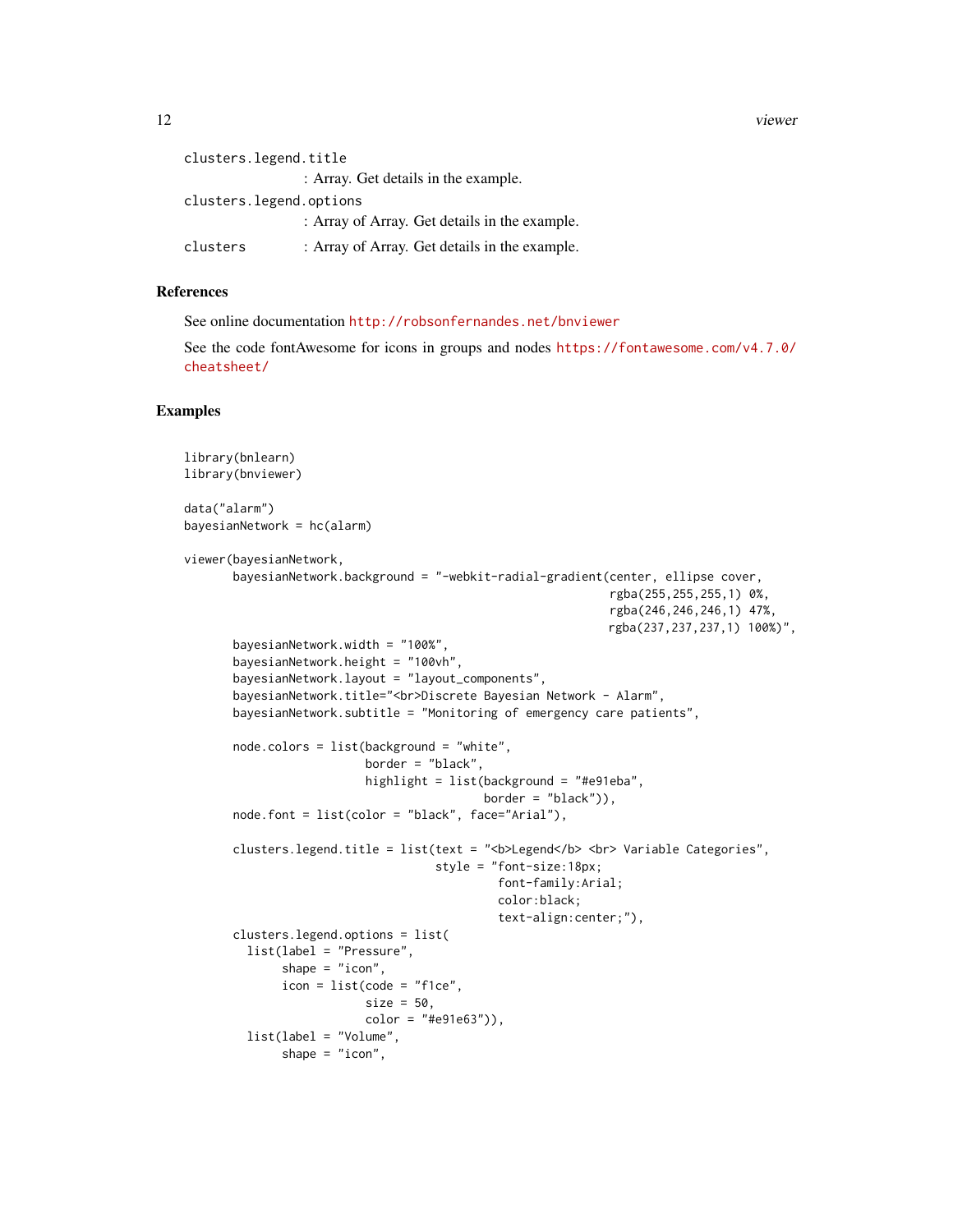#### viewer and the set of the set of the set of the set of the set of the set of the set of the set of the set of the set of the set of the set of the set of the set of the set of the set of the set of the set of the set of th

```
icon = list(code = "f140",size = 50,color = "#03a9f4")),
 list(label = "Ventilation",
      shape = "icon",
       icon = list(code = "f192",size = 50,
                  color = "#4caf50")),
 list(label = "Saturation",
      shape = "icon",icon = list(code = "f10c",size = 50,color = "#ffc107"))
),
clusters = list(
 list(label = "Pressure",
       shape = "icon",
       icon = list(code = "f1ce", color = "f4e91e63"),nodes = list("CVP","BP","HRBP","PAP","PRSS")),
 list(label = "Volume",
       shape = "icon",icon = list(code = "f140", color = "#03a9f4"),
      nodes = list("MINV","MVS","LVV","STKV")),
 list(label = "Ventilation",
       shape = "icon",
       icon = list(code = "f192", color = "#4caf50"),
      nodes = list("VALV","VLNG","VTUB","VMCH")),
 list(label = "Saturation",
      shape = "icon",
      icon = list(code = "f10c", color = "#ffc107"),
      nodes = list("HRSA","SAO2","PVS"))
)
```
)